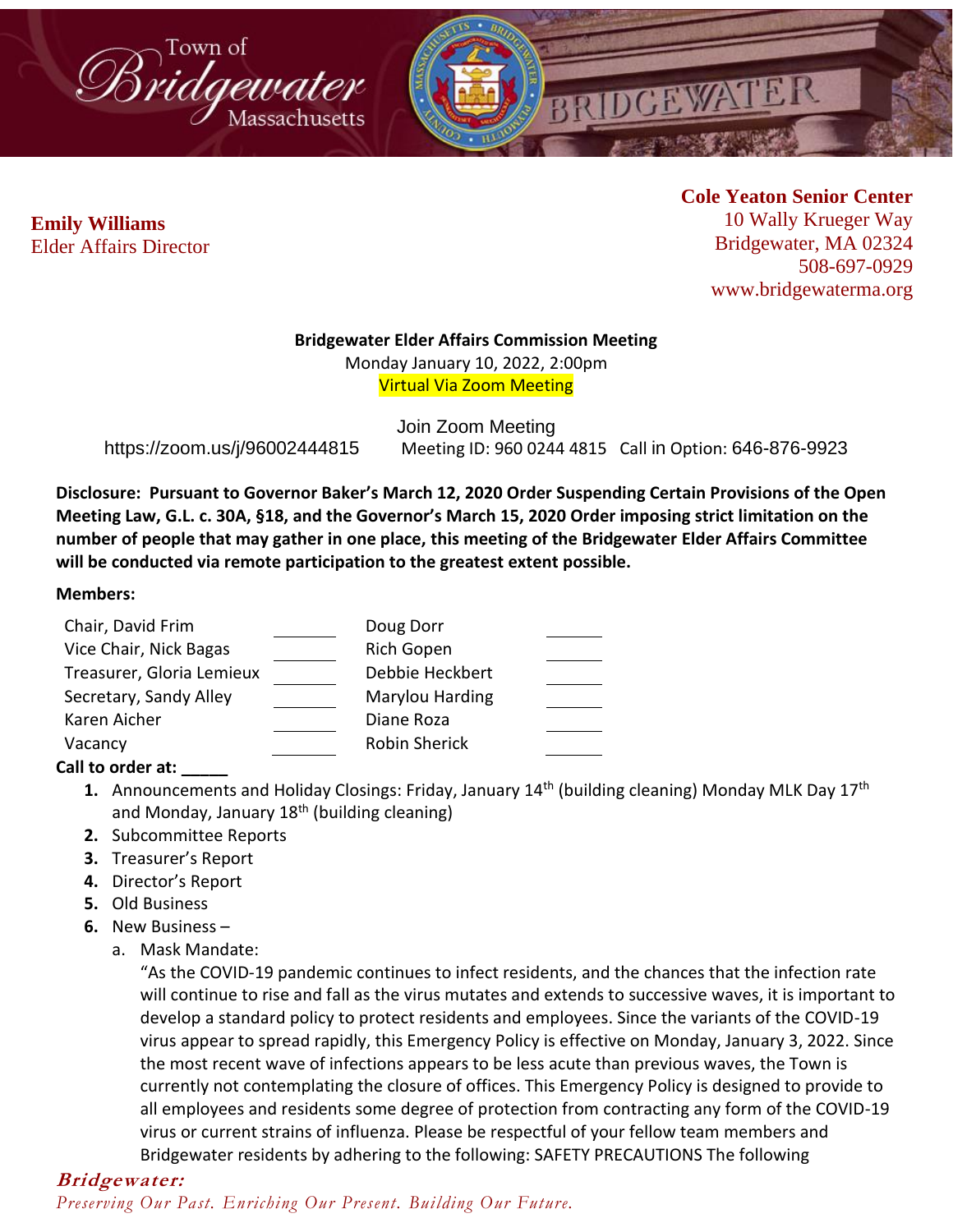

## **Cole Yeaton Senior Center**

10 Wally Krueger Way Bridgewater, MA 02324 508-697-0929 www.bridgewaterma.org

precautions shall be taken by all staff in all non-public safety offices: • All personnel are required to wear a facial covering while inside Town buildings unless seated alone at a desk/workspace or operating a Town vehicle. Patrons to the Bridgewater Library and the Bridgewater Senior Center are also required to wear masks while inside these buildings and interacting with others."

- **7.** Next meeting: February 14, 2022 at 2:00pm
- **8.** Public Comment
- **9.** Adjournment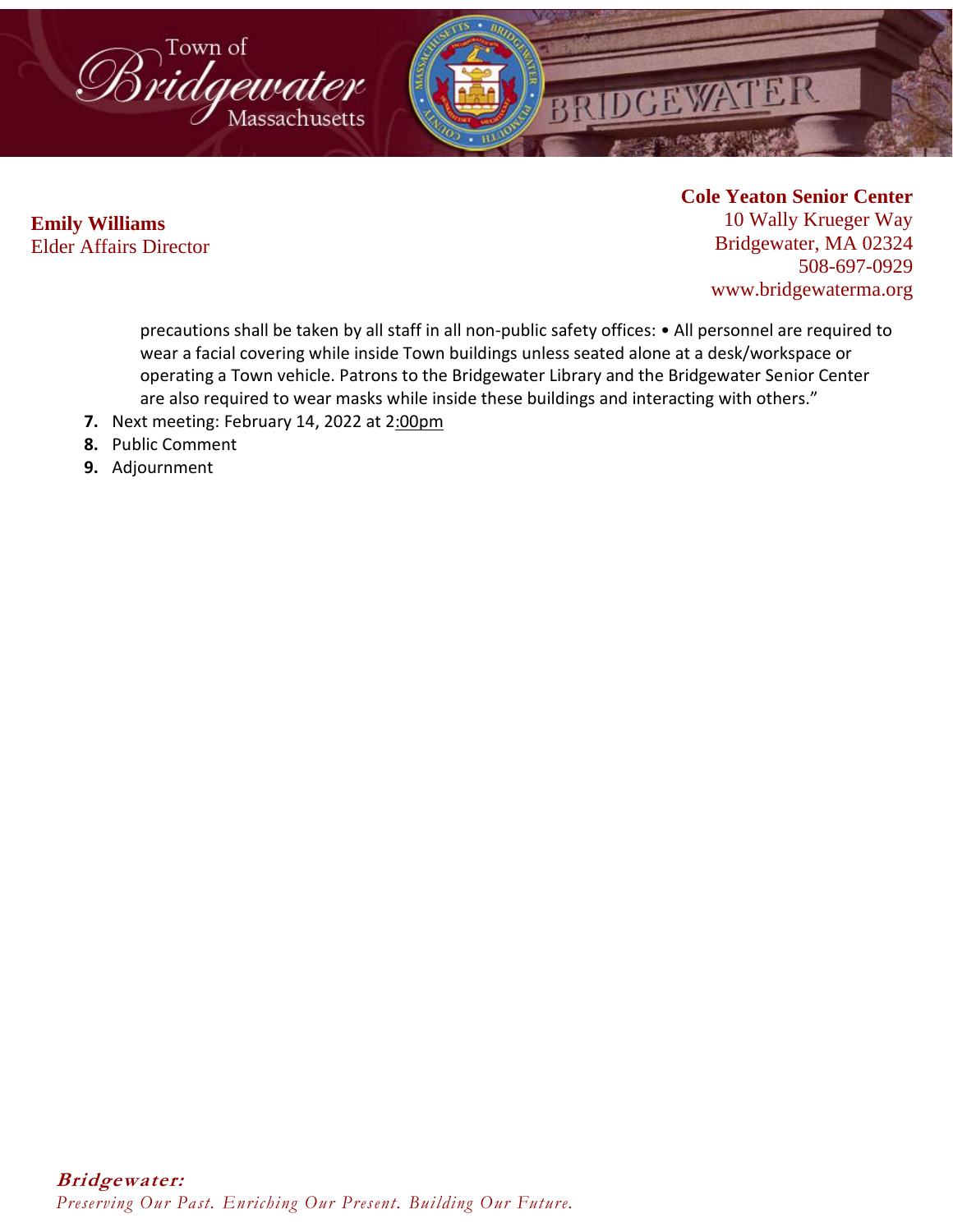

**Cole Yeaton Senior Center** 10 Wally Krueger Way Bridgewater, MA 02324 508-697-0929 www.bridgewaterma.org

CHAIRMAN, DAVID FRIM, CALLED THE MEETING TO ORDER AT 3:05 PM

ANNOUNCEMENTS AND CLOSINGS: MLK DAY, 1/17/22

SUBCOMMITTEE REPORT:

REGINA, ROBIN AND NICK RECEIVED A ROUND OF APPLAUSE FOR THEIR BISTRO MEALS! CHRISTMAS BAGS WILL BE DELIVERED ON THURSDAY, DECEMBER 16 AT 1:00

P M TO THE 138 RESIDENTS AT THE BRIDGEWATER HOUSING AUTHORITY (138) AND THE BRIDGEWATER NURSING HOME AND STAFF. TOMORROW, TUESDAY, WE WILL ALL MEET AT THE SENIOR CENTER TO

STUFF THE BAGS .

TREASURERS REPORT:

GLORIA WENT OVER THE EXPENSES. EMILY EXPLAINED THE PURPOSE OF THE HOWARD FOUNDATION. IT IS RELATED TO SENIOR ACTIVITIES. SUCH AS THE CONCERT, THE JAZZ CONCERT AND THE NEW FURNITURE THAT IS COMING......SMALLER DINING TABLES AND CHAIRS THAT WILL ENCOURAGE CONVERSATION.

DIRECTOR'S REPORT:

EMILY GAVE THANKS FOR COORDINATING ALL THE ACTIVITIES FOR SENIORS THAT TAKE PLACE AT THE SENIOR CENTER AND BEYOND.

CANDY BAGS WILL BE GOING OUT WITH THE MEALS ON WHEELS CLIENTS (74 OF THEM!) KATHY HAYES WILL BE GIVING ITEMS TO HER CLIENTS AND ALSO THE BISTRO CLIENTS WILL BE GETTING A GOODY BAG. EVERY SENIOR WILL ALSO GET A HANDMADE CHRISTMAS CARD.

KATHY HAYES GAVE A PRESENTATION AT STONE MEADOW ABOUT THE REACH PROGRAM. THIS PROGRAM HELPS THE PEOPLE FROM MAINSPRING HOUSE BY MAKING A NUTRITIOUS BAG LUNCH FOR THEM ONCE A MONTH. STONE MEADOW RECENTLY MADE A \$250.00 DONATION TO THE SENIOR CENTER.

*Preserving Our Past. Enriching Our Present. Building Our Future.*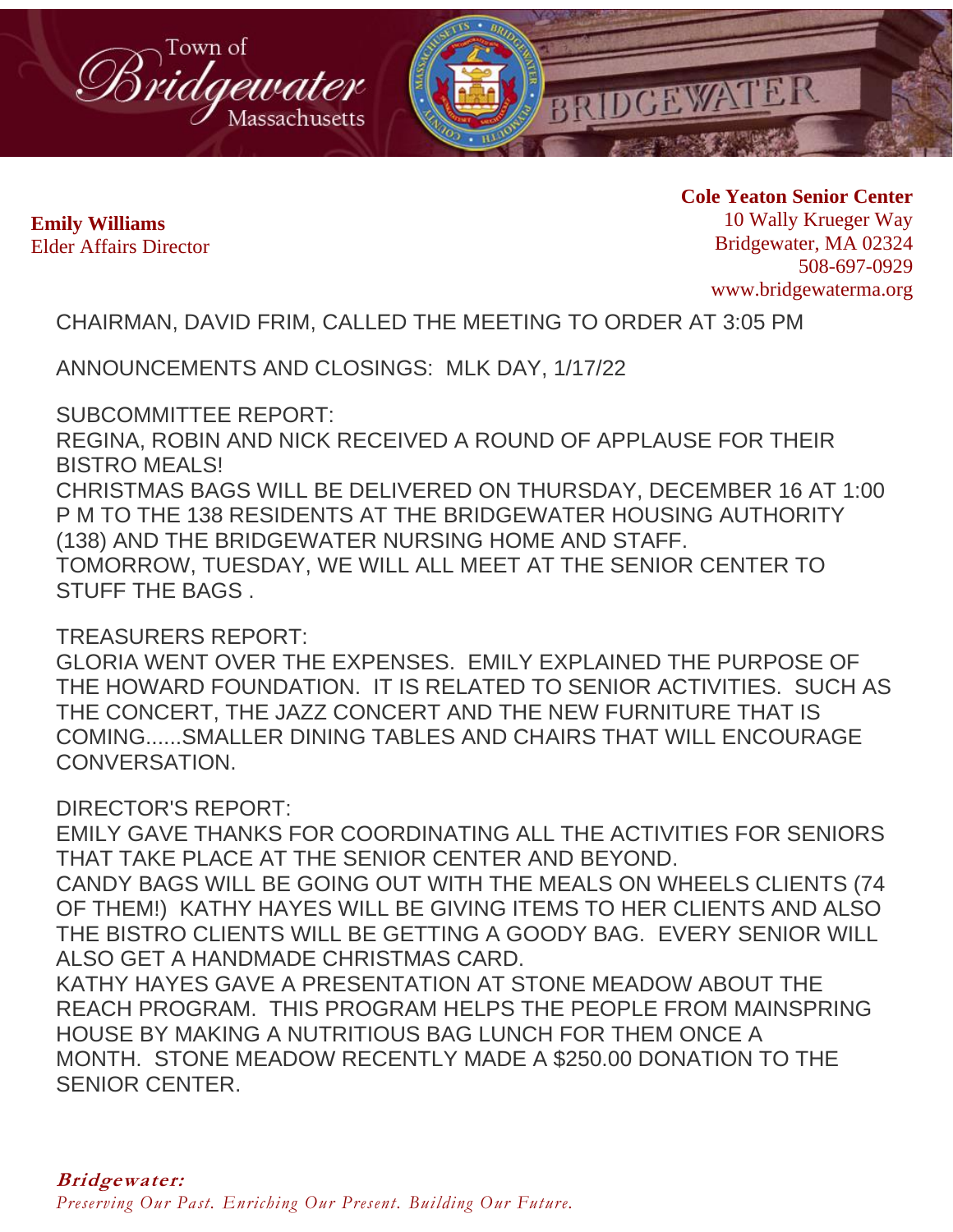

**Cole Yeaton Senior Center** 10 Wally Krueger Way Bridgewater, MA 02324 508-697-0929 www.bridgewaterma.org

EMILY IS INTERVIEWING CANDIDATES FOR THE COMMUNITY WELLNESS POSITION. SOMEONE WILL BE HIRED SOON. OLD COLONY IS HIRING ALSO - THIS WILL PROVIDE FOR CONGREGATE LUNCHES. THERE IS A SMALL GIVING TREE AT THE BRIDGEWATER PUBLIC LIBRARY.

OLD BUSINESS:

UPDATE ON THE AWNING: THE PROJECT IS BEING REVIEWED BY THE ARCHITECT BUT EMILY HAS NOT HEARD ANYTHING MORE. THE LEAKY ROOF IS A PROJECT THAT WILL BE ADDRESSED SOON.

THE PICKLE BALL COURTS ARE COMPLETE. EMILY WOULD LIKE TO BE ABLE TO MANAGE THE COURTS. THE NEW SHED HAS ARRIVED FOR STORAGE OF COURT MAINTENANCE ITEMS. FREE CLASSES WILL BE AVAILABLE IN JANUARY. THERE ARE 6 COURTS. EVENTUALLY THEY WILL BE ILLUMINATED AT NIGHT. BATHROOM FACILITIES WILL BE BUILT ONTO THE SIDE OF THE SENIOR CENTER AS THE PLUMBING IS RIGHT ON THE SIDE OF THE BUILDING. PERHAPS WE COULD HAVE A SPORTS SUBCOMMITTEE? THERE NEEDS TO BE SPECIFIC TIMES FOR BRIDGEWATER SENIORS ONLY. THERE IS THE POSSIBILITY OF THE SENIOR CENTER TAKING OVER THE CONTROLS OF THE PICKLE BALL USE INSTEAD OF THE RECREATION COMMISSION.

NEW BUSINESS:

EMILY HAS REQUESTED A NEW MEETING TIME OF 2:00 P M INSTEAD OF 3:00 P M TO FACILITATE HER BEING ABLE TO PICK UP HER CHILDREN ON TIME AFTER WORK. ALL MEMBERS OF THE BOARD AGREED TO THE NEW TIME AND IT WILL BEGIN ON JANUARY 10.

NICK REQUESTED THAT WE BEGIN OUR MEETINGS WITH A SALUTE TO THE FLAG. IT WAS AGREED THAT WE WILL BEGIN THIS PRACTICE AT OUR JANUARY MEETING.

WE ALL WOULD LIKE TO KNOW WHERE THE GENERATOR IS!! DAVID FRIM MENTIONED THAT SEVERAL HOMES OF SENIORS WHERE DELIVERIES ARE MADE ARE NOT BEING KEPT UP........LONG GRASS AND LOTS OF LEAVES ON THE GROUND. MENTIONED GETTING SOME HIGH SCHOOL KIDS TO HELP WITH THAT. EMILY STATED THAT THEY WOULD BE COVERED AGAINST INJURY BY THE TOWN OF BRIDGEWATER INSURANCE.

# **Bridgewater:**

*Preserving Our Past. Enriching Our Present. Building Our Future.*